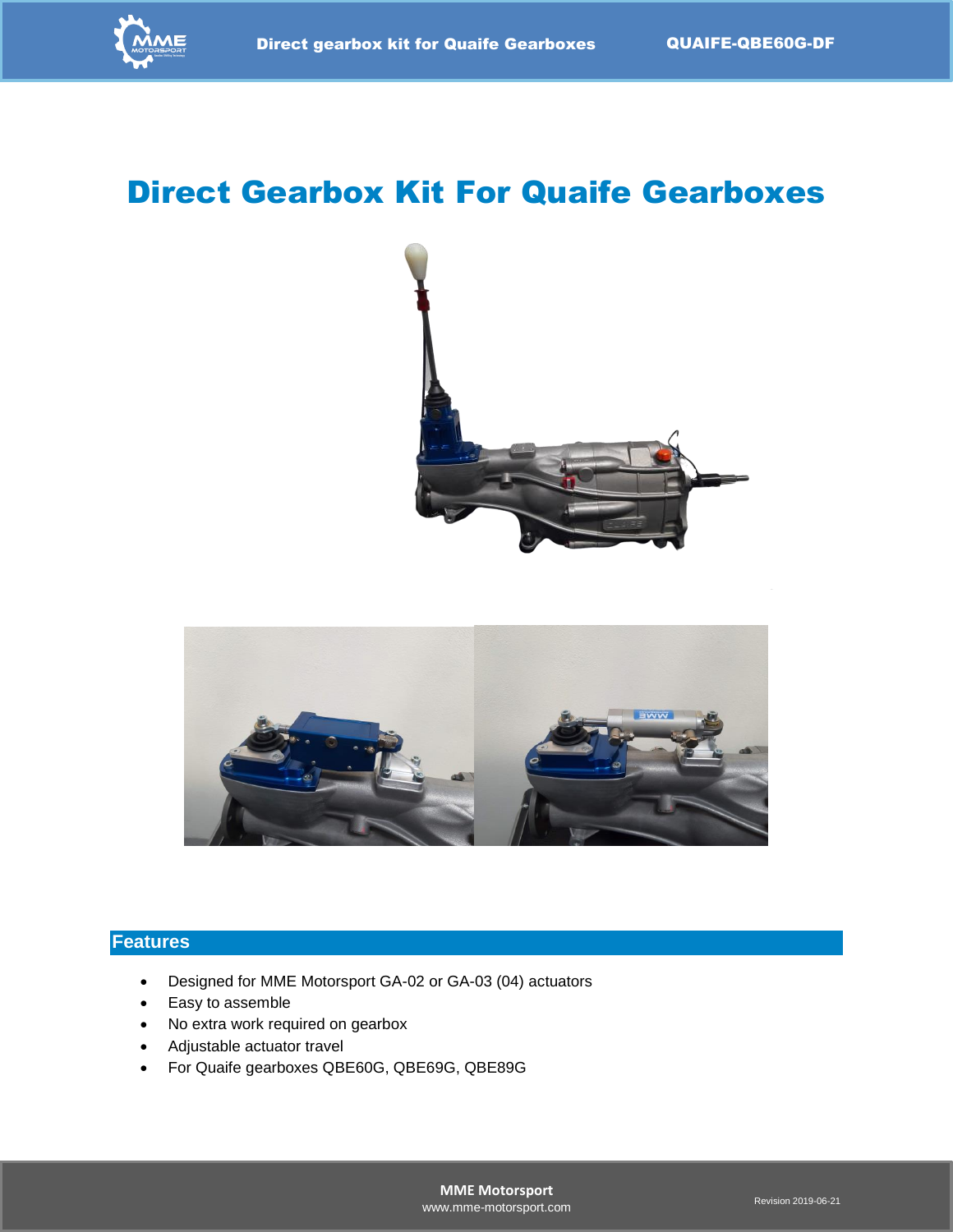

## **Included in the kit**

- ① Gear actuator bracket with screws
- ② Boot holders with screws
- ③ Lever adapter

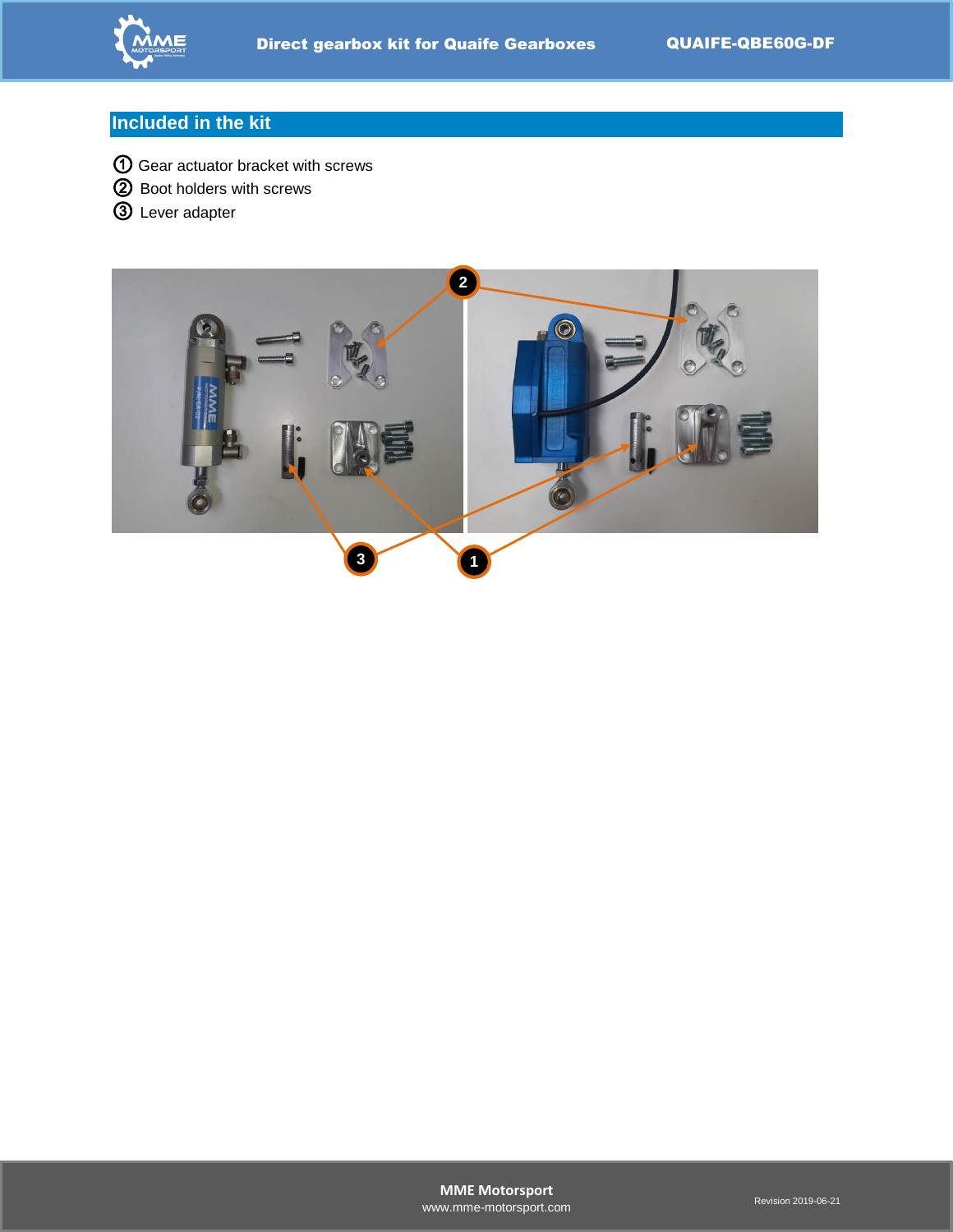

## **Mounting instructions**

- ④ Remove the pin and disassemble the safety lever and the knob.
- ⑤ Remove the boot and save it for latter.



⑥ Remove the 4 screws and disassemble the whole thing.

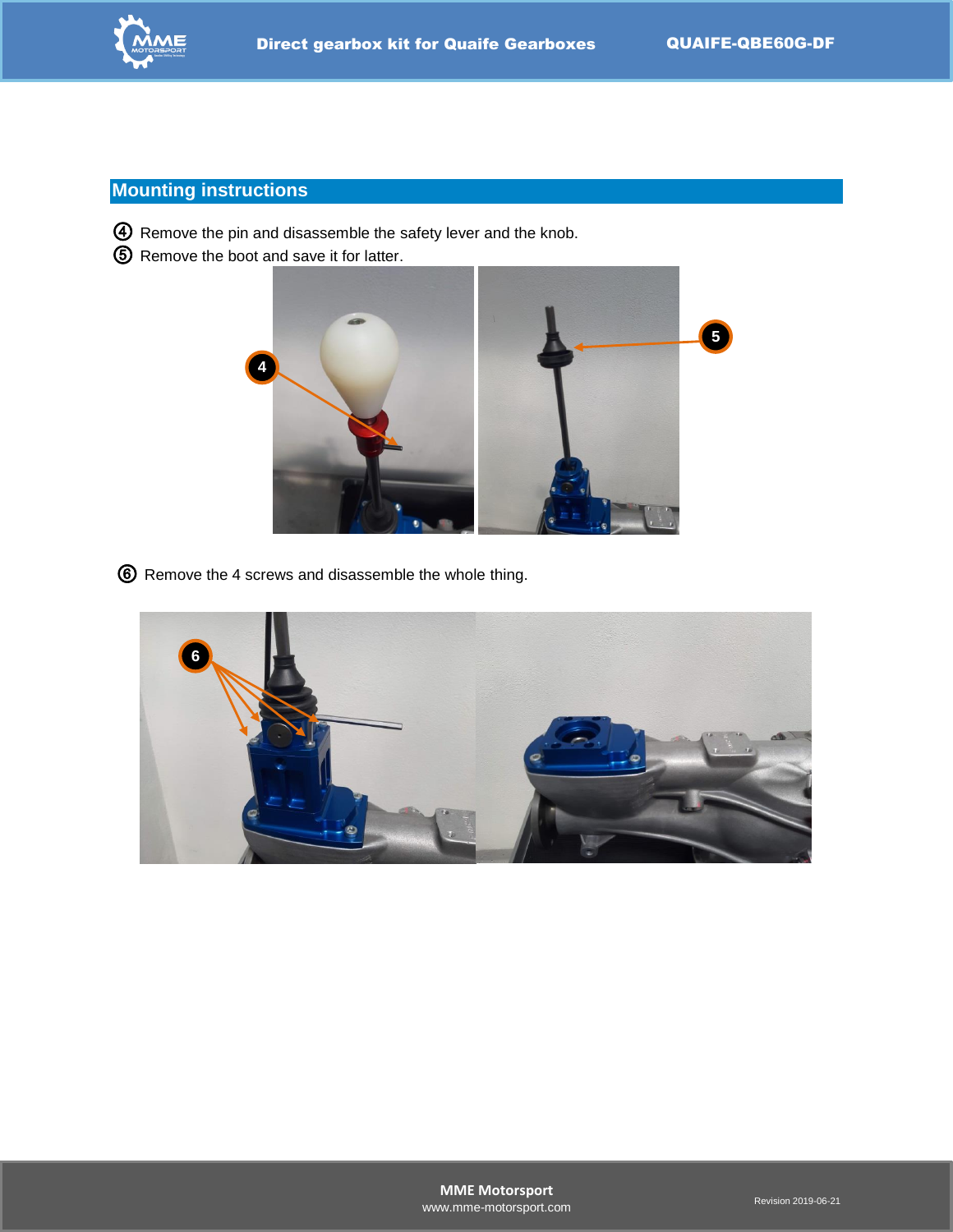Lever adapter assemble with inner screw and 2 balls. Use thread glue Loctite 243 or similar.



 Lever adapter insert till bottom in lever hole in the gearbox and tighten the screw clockwise. For extra fit you can glue the rod.

Insert the boot, higher on the lever is better.



Secure the boot with boot holders and mount the bracket.

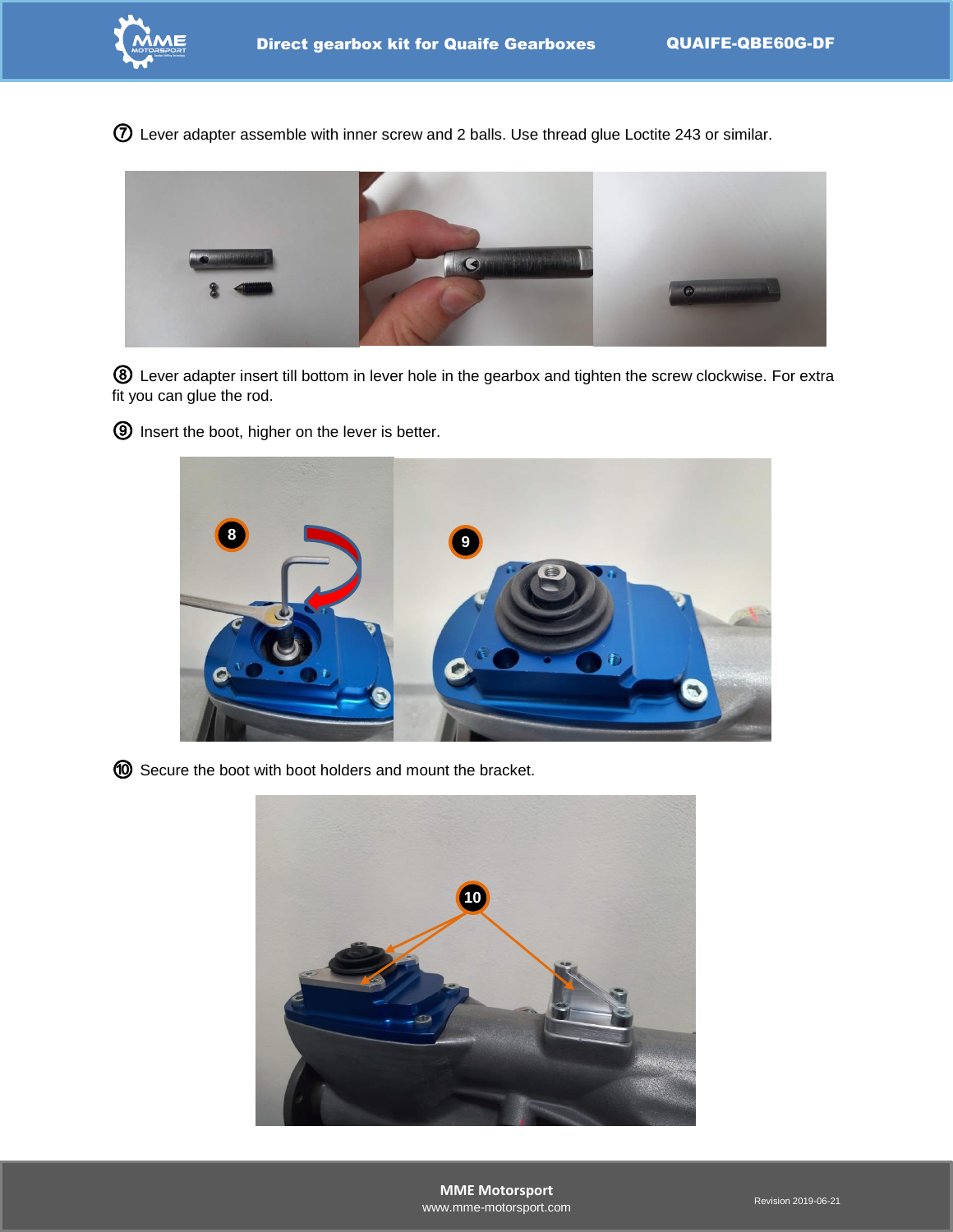

⑪ There are different brackets for GA-02 and GA-03 (04), make sure you mount the bracket in the right way. Mount the cylinder with 2 screws.



Gear actuator can be mounted ether side, mount it as you prefer.

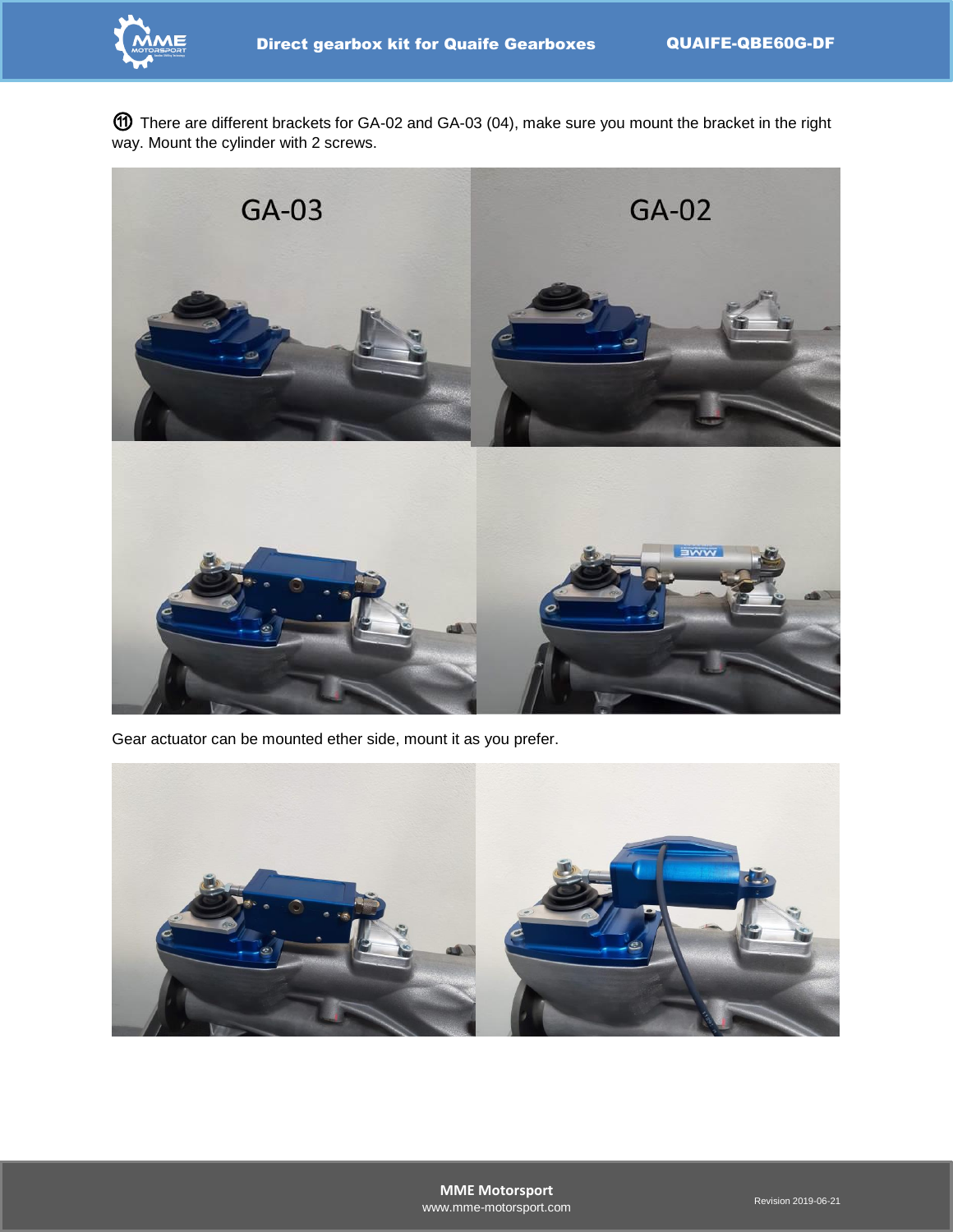

#### **Adjusting the travel**

First you must set the base position with the  $@$  screw on the eye ball. Push the gear lever towards the cylinder. Gearbox should shift the gear but also the cylinder should come to end stroke before gear lever is.



Pull the gear lever all the way that gearbox will shift gears. Measure the stroke. You need add space washers in the gear actuator that the gear actuator will stop before hitting the gearbox. (see GA-02, GA-03 manuals)

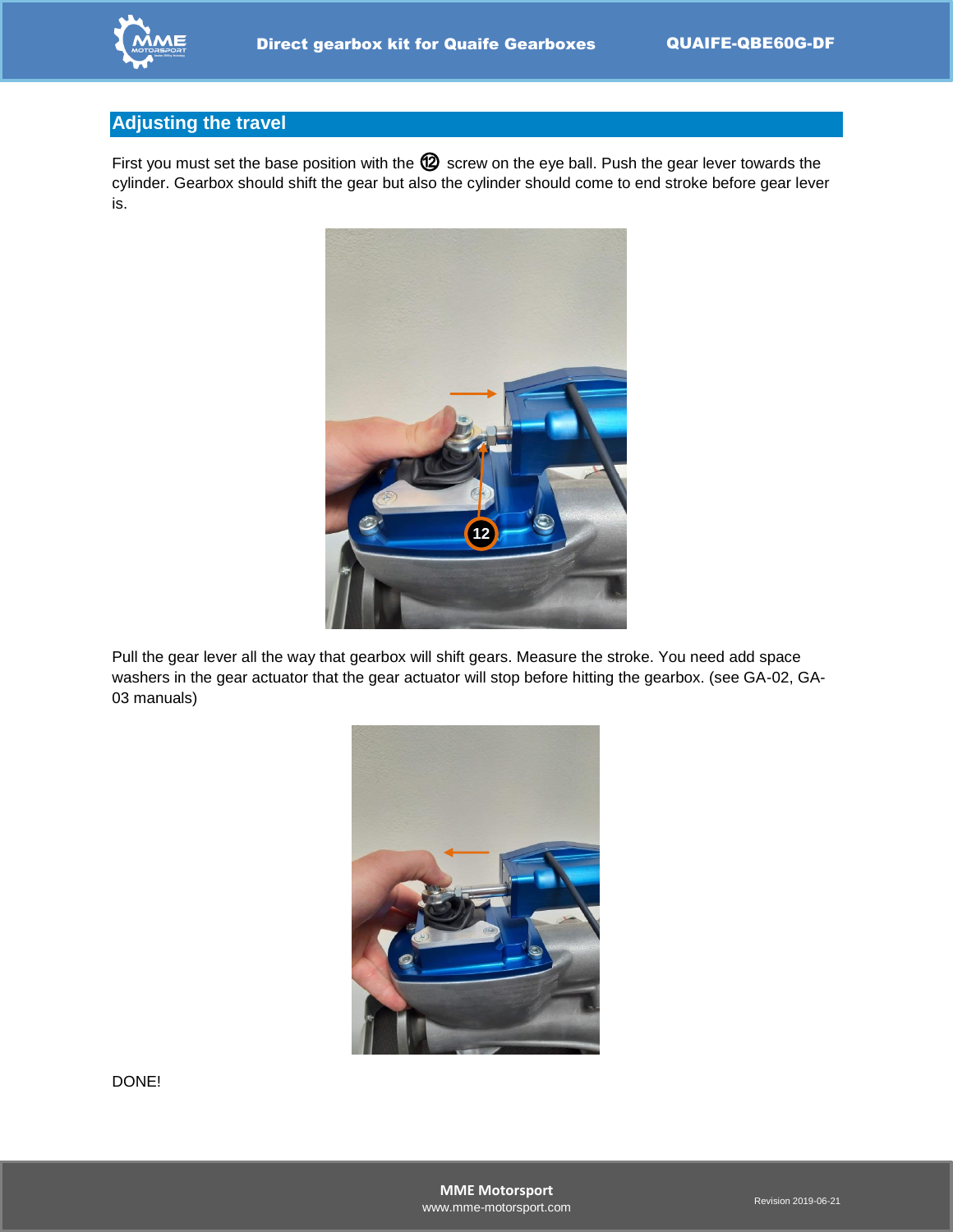